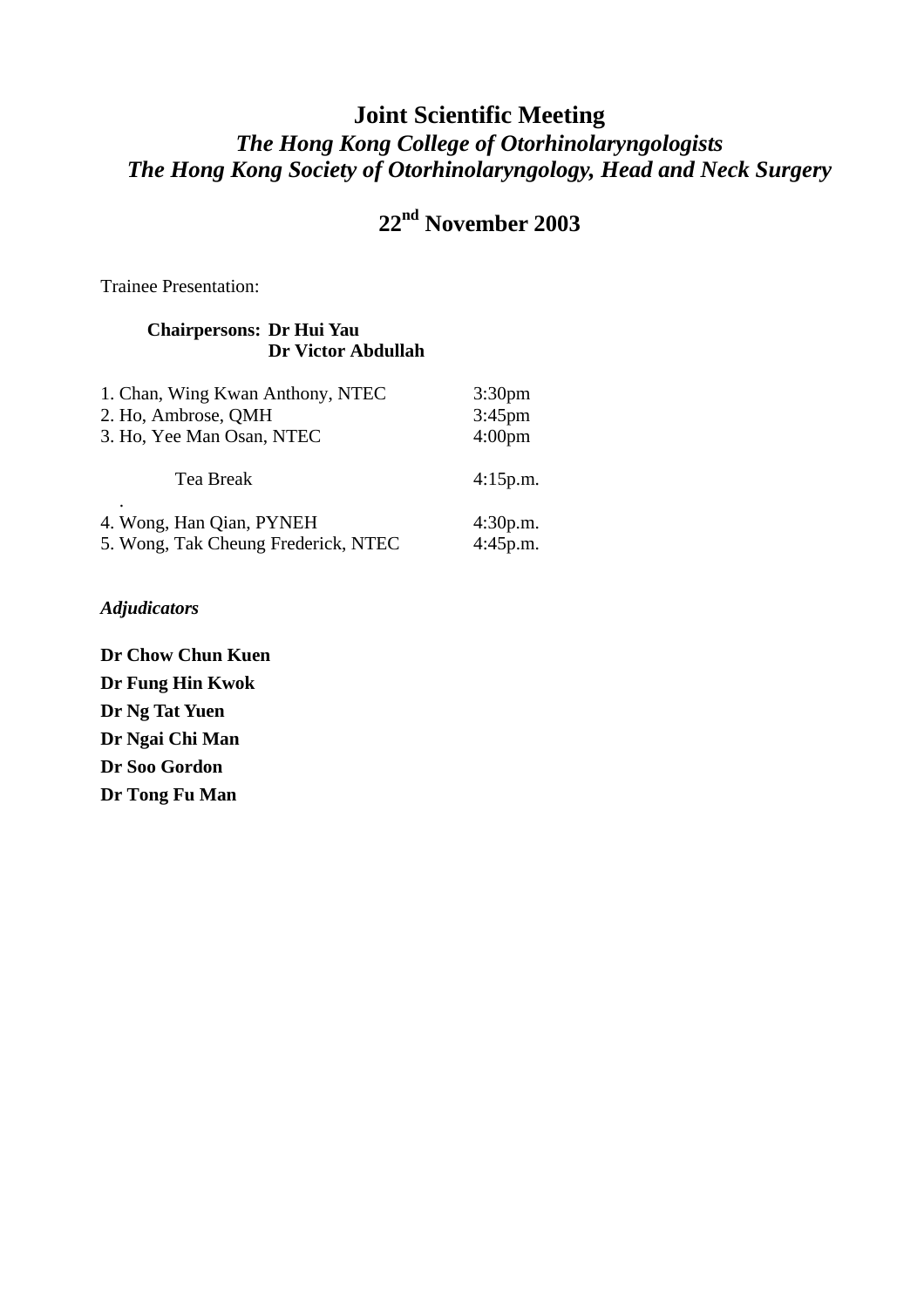## **Anthony W.K. Chan,** Gordon Soo, Phoebe Lo, Prof. van Hasselt

Division of Otorhinolaryngology, Department of Surgery, the Chinese University of Hong Kong.

 [Objective] Retrospective review the epidemiological and microbiological information of neck abscess and quinsy. [Methods] Review of the admission of patient with the diagnosis code of 475, 478.22, 478.24, and 682.1, referring to the condition of peritonsillar abscess (quinsy), parapharyngeal abscess, retropharyngeal abscess; and neck cellulites/abscess respectively, between the period of 2 years, from 1st of January, 2001 to 1st of January, 2003. Basic epidemiological data and bacteriological results are collected for further data analysis and explanation. [Results] 158 cases found. Positive culture growth is found in 57.5% (73) of those with culture specimen taken. The commonest primary organism cultured is Streptococcus milleri, which accounts for 52.1% (38) of those with positive growth. Streptococcus milleri, up to 44.7% were found to be associated with another secondary pathogen. The commonest grown secondary bacterium in this case is Bacterioides. Among the positive culture with antibiotics sensitivities reported, 83.4% are sensitive to penicillin, 86.8% sensitive to cotrimoxazole, and 75% to erythromycin. [Conclusion] The commonest organisms in peritonsillar abscess and deep neck abscess are streptococcus species, in particular Strept. milleri. Many pathological organisms responsible are sensitive to penicillin. We suggest penicillin should be used as the first line antibiotics considered in the treatment of these patients. Further prospective randomized controlled trials may serve to confirm this statement.

(P.S. The additional analysis of some of the cost-effectiveness data is in progress.)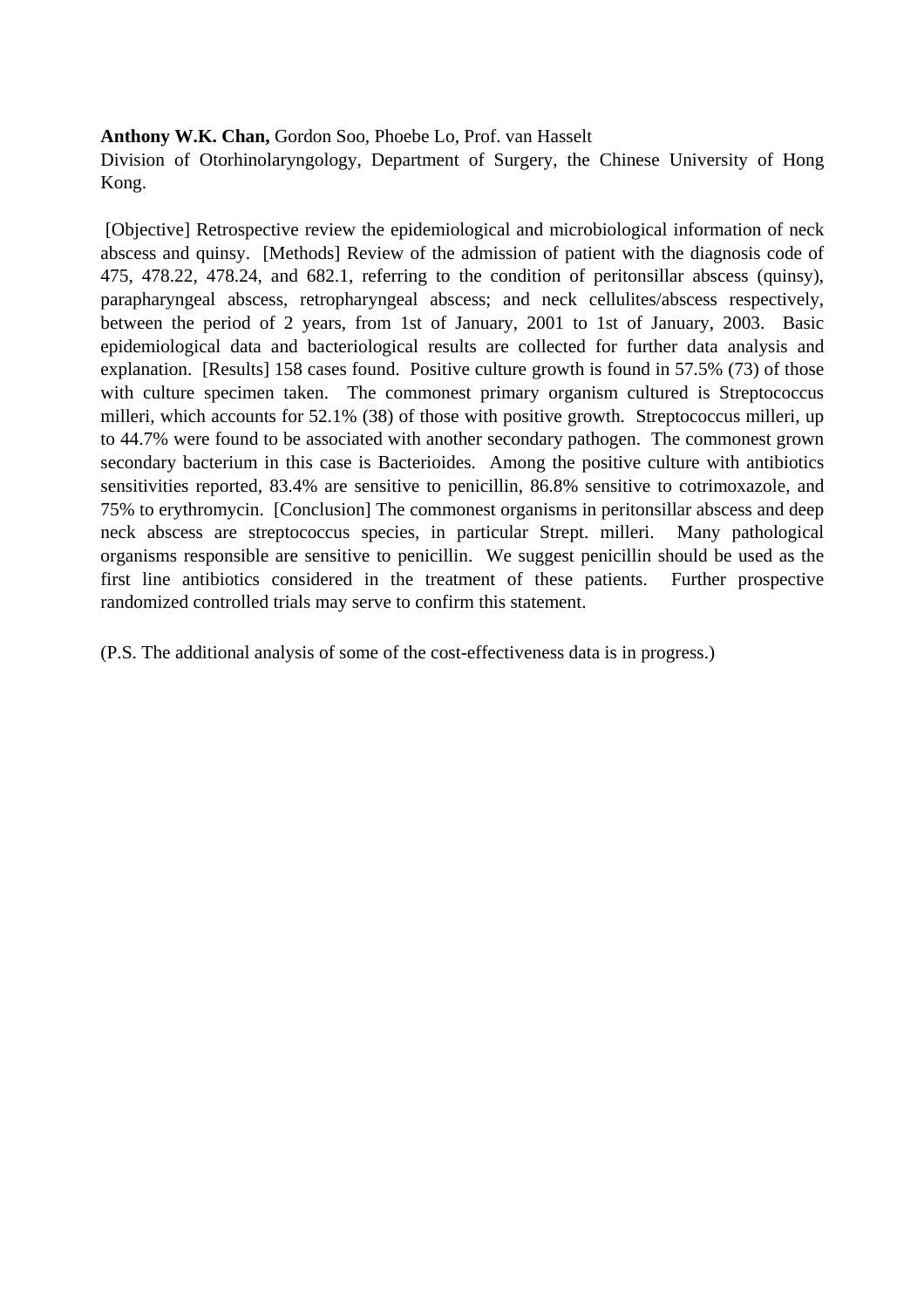## *TIME COURSE IN THE RELIEF OF NASAL BLOCKAGE AFTER SEPTAL AND TURBINATE SURGERY – A PROSPECTIVE STUDY*

#### **Ambrose CW Ho,** W.K. Ho, A.P.W. Yuen

Division of ORL/HNS, Department of Surgery, Queen Mary Hospital

#### Introduction:

 Septal and turbinate surgery are common procedure to alleviate nasal obstruction. Information on the long-term efficacy of these procedures are not available. The aim of this study is to evaluate prospectively the serial change of efficacy in the relief of nasal blockage by septal and turbinate surgery at different post-operative follow up intervals.

#### Material and Methods:

 Thirty-four patients with nasal obstruction undergoing septal and turbinate surgery were recruited for the study. The severity of nasal obstruction was assessed subjectively using Visual Analogue Scale (VAS) from 0 to 100mm and objectively using acoustic rhinometry. The total minimal nasal cross-sectional area (TMCA) was used by adding the nasal minimal crosssectional areas from both nostrils. By using acoustic rhinometry, baseline rhinometric values were obtained from twenty-five normal subjects without nasal obstruction. A decrease of at least 50% in the pre-operative VAS score was chosen as the criterion of acceptable improvement.

#### Results:

 There was a statistically significant decrease in the mean nasal blockage score at all intervals during the follow up period (paired *t*-test, all *p*<0.005). The pre-operative TMCA values were significantly larger than the post-operative TMCA at 3months, 6months and 2.5 years only (paired *t*-test, *p*<0.05). The probability of having at least 50% reduction in blockage decreased from 73%, 60%, 41% to 27% at 3 months, 6 months, 1 year and 2.5 years respectively (Kaplan-Meier's method).

#### Conclusion:

 Improvement in nasal blockage was found in patients after septal and turbinate surgery. However, gradual decrease in efficacy of the procedure with time was found. Patients should continue follow up for possible recurrence of symptoms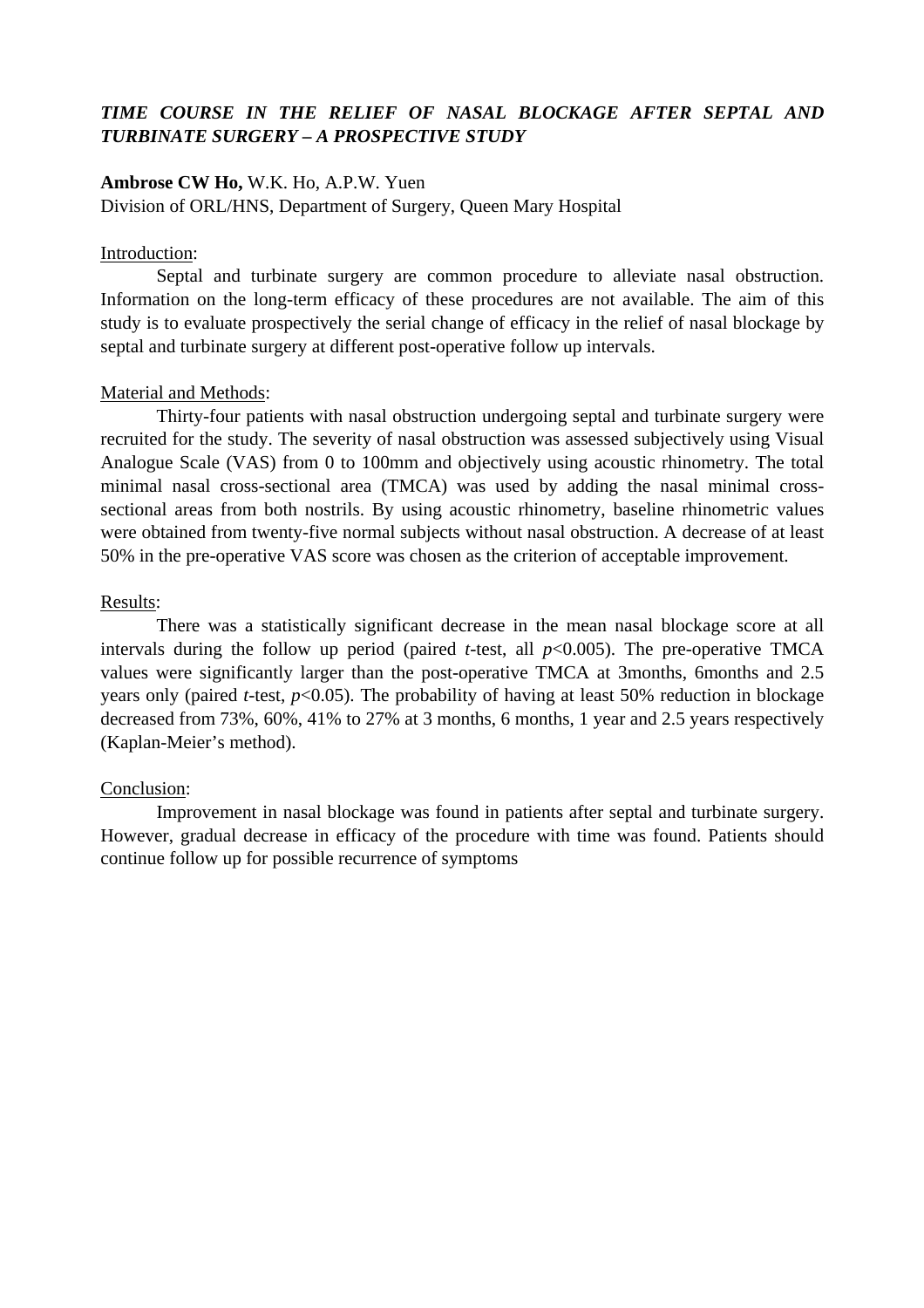## *RHINOSINUSITIS IN PATIENTS WITH NASOPHARYNGEAL CARCINOMA POST-IRRADIATION---A CORRELATION OF SYMPTOMS WITH IMAGING FINDINGS*

**Osan YM Ho,** Peter KM KU, Michael CF Tong, Jacqueline Kew, Andrew van Hasselt Division of Otorhinolaryngology, Department of Surgery, The Chinese University of Hong Kong, Prince of Wales Hospital. Hong Kong

*Objective*: To correlate the rhinosinusitis symptoms with magnetic resonant imaging (MRI) findings of the paranasal sinuses in patients with nasopharyngeal carcinoma postirradiation.

*Methodology*: Fifty four patients with nasopharyngeal carcinoma who received radiotherapy as primary treatment were recruited. Symptoms of rhinosinusitis of the patients were scored using the criteria proposed by the Task Force on Rhinosinusitis (TFR). A thorough endoscopic examination of the nasal cavity was performed. All patients had MRI of the paranasal sinuses to evaluate the status of the sinuses according to the Lund-Mackay (LM) scoring system. The symptoms score of the rhinosinusitis of the patients were compared to the radiological grading of the MRI.

*Results*: Of the 54 patients, 18 patients were diagnosed to have rhinosinusitis base on TFR diagnostic criteria. All of them had a positive post-RT scan (Lund and Mackay score  $> 0$ ). For the 36 patients did not have rhinosinusitis, 27 patients had a positive post-RT scan & 9 had a negative scan (Lund and Mackay score  $= 0$ ). The p-value is 0.022 by using Fisher's exact test. Thus, there is association between post-RT symptom scores of rhinosinusitis and MRI findings.

*Conclusion*: The symptoms score of rhinosinusitis according to TFR did correlate with the MRI findings according to the LM radiological grading of sinusitis.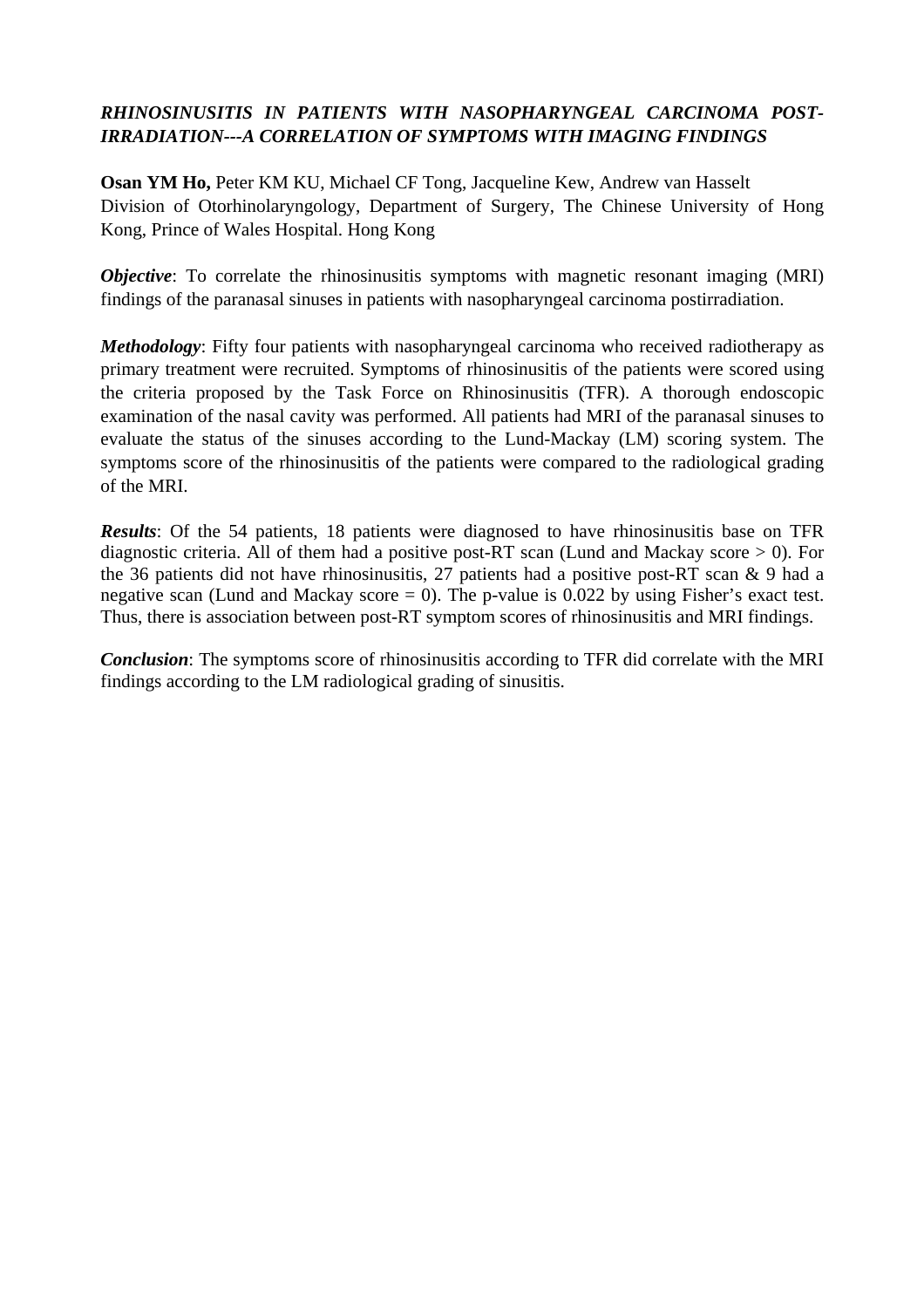## *REDUCTIONS OF NASAL FRACTURES: AN OUTCOME STUDY*

**H.Q. Wong**, S.K. Chow Department of ENT, Pamela Youde Nethersole Eastern Hospital

Fracture of the nasal bone is the third most common fracture of the human skeleton. Controversy existed regarding the best form of management of these patients with fracture nasal bones. The mode of anaesthesia used, timing of intervention, method of reduction varies in different hospitals even in our locality.

This prospective patient-based outcome study aims to assess the efficacy of nasal fracture reduction in our hospital using the current management protocol. Patient's acceptability of nasal fracture will be assessed. Incidence of revision surgery rate, persistent deformity and complications will be studied. Failed nasal fracture reductions will be analysed to identify factors that contribute to poor clinical outcomes.